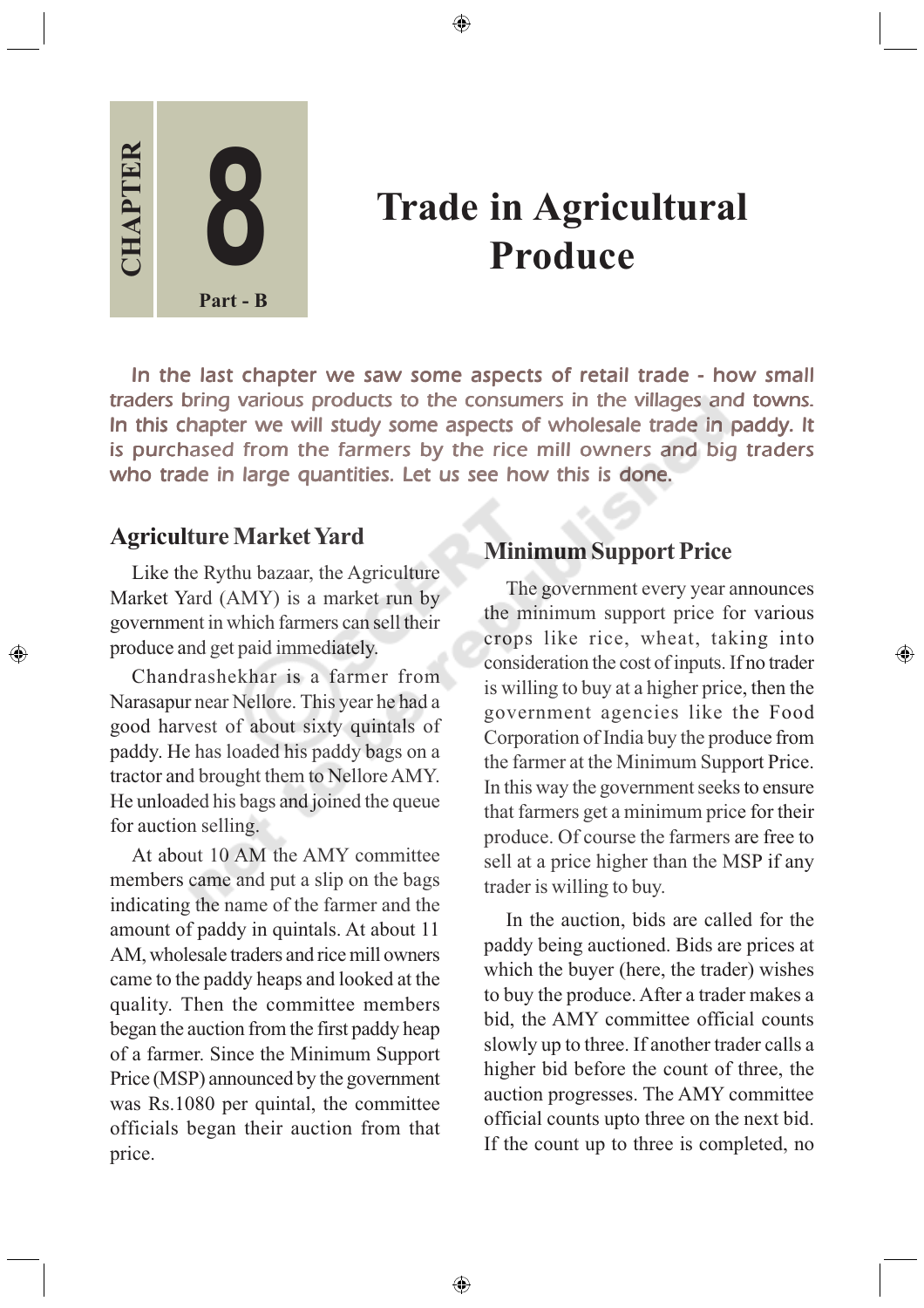

*Fig: 8.5 Agriculture Market Yard (AMY)*

higher bid can be allowed, even if one wishes to do so.

Several traders and mill agents crowded near Chandrashekhar's paddy. They found that his paddy was dry and with very little *thaalu* (ill-filled grains). When the auction began the traders and rice mill agents raised the rate, considering the quality of the paddy. Chandrashekhar got the highest price on

⊕

that day - Rs. 1150 per quintal, offered by a big rice mill's agent. Many other farmers got only Rs. 1100 per quintal for their paddy.

AMY committee officials noted down the rates bid by different traders for the paddy heaps. They went back to the office and noted down the name of the trader and slip number and informed Chandrashekhar of the maximum rate bid by the trader for his paddy. He agreed to sell and the committee members noted down the rate, quantity of paddy and total amount to be paid by the trader on a slip and gave it to him. If a farmer is not interested in selling at the maximum price bid by the trader, he or she can wait for the next day or upto one week.

In order to buy paddy from AMY, each trader is required to pay license fee. When paddy is purchased by them, they are required to pay Rs. 1 for every hundred

Free Distribution by Govt. of A.P.

rupees of purchase as commission to the committee. Although farmers are not required to pay anything, in practice, they pay Rs.3.50 per every hundred rupees of trading towards unloading, cleaning and maintenance charges. This is deducted by the trader while making payment to the farmer and is paid to the AMY office.

⊕

 Do you think this practice is appropriate? How do farmers benefit from this process?

Farmers selling in AMY sometimes have to spend Rs.10 per quintal of agricultural produce towards transport and other charges. This is higher than what farmers pay when they sell in their villages.

The mill agent came to Chandrashekhar and looked at the slip and paid the full money after deducting the AMY charges.

◈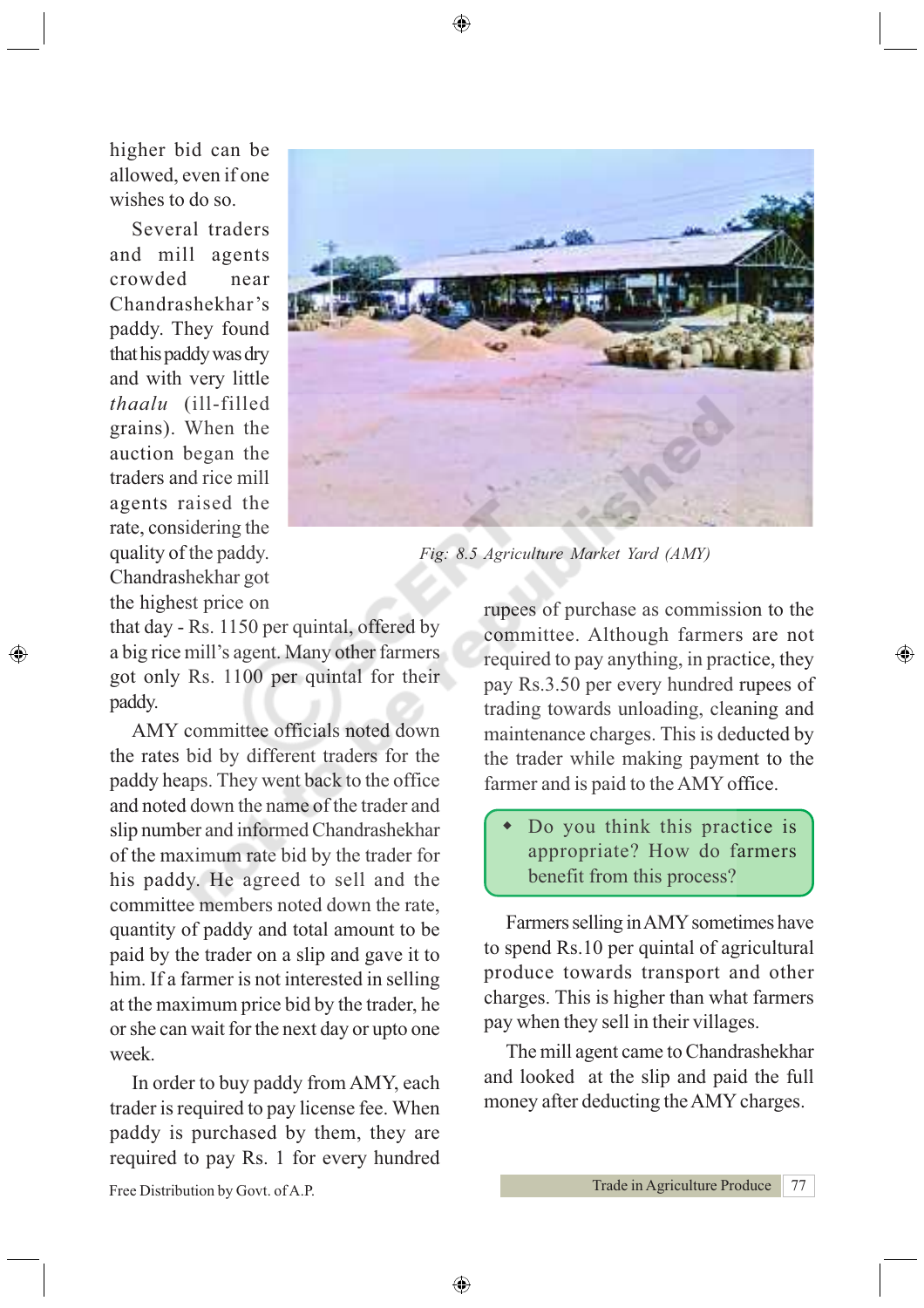



వైకలు పారి రాషనులు రక్తమం వద్దరే వడపుల మార్కెక ఒ కిలుకాల

agast not as open.

◈

sufficient quantity prefer to sell at the Agriculture Market Yards. Normally there is no delay in payment or charges for onthe-spot payment as in the village. Since the sale is by open auction, farmers have a chance of getting the best price possible. In some AMYs corrupt officials and traders join hands to give farmers lower prices but this may not happen everywhere.

There are nearly 300 AMYs in Andhra Pradesh. Nearly one-fourth of farm products are traded in them. Now what do you think would happen to the other three fourth of the produce? Where does it get sold? Why don't those farmers come to the AMYs? Come, let us find out.

#### **Selling to a Rice Miller**

*It was paddy harvesting season and Mallaiah from Narsapur village was waiting for the gumastha (clerk) of Chandulal the owner of a rice mill. Mallaiah was able to harvest only 14 quintals of paddy from his one acre of irrigated land. His yield was low as he was not able to put the required amount of fertilizer and pesticides.*

⊕

The *gumastha* sent by Chandulal came with a tractor and checked if the paddy was dry and if there was too much *thaalu*. The *gumastha* got the paddy bags loaded on his tractor and went to get the bags from other such farmers.

In the rice mill, Mallaiah's paddy bags were weighed. It was 14 quintals. *Gumastha* took a handful of sample paddy and showed to Chandulal. Chandulal fixed the price of paddy at Rs.950 per quintal on the basis of its dryness and *thaalu*. This was much less Fig: 8.6 Model Receipt-Market committee<br>than the rate at which traders were buying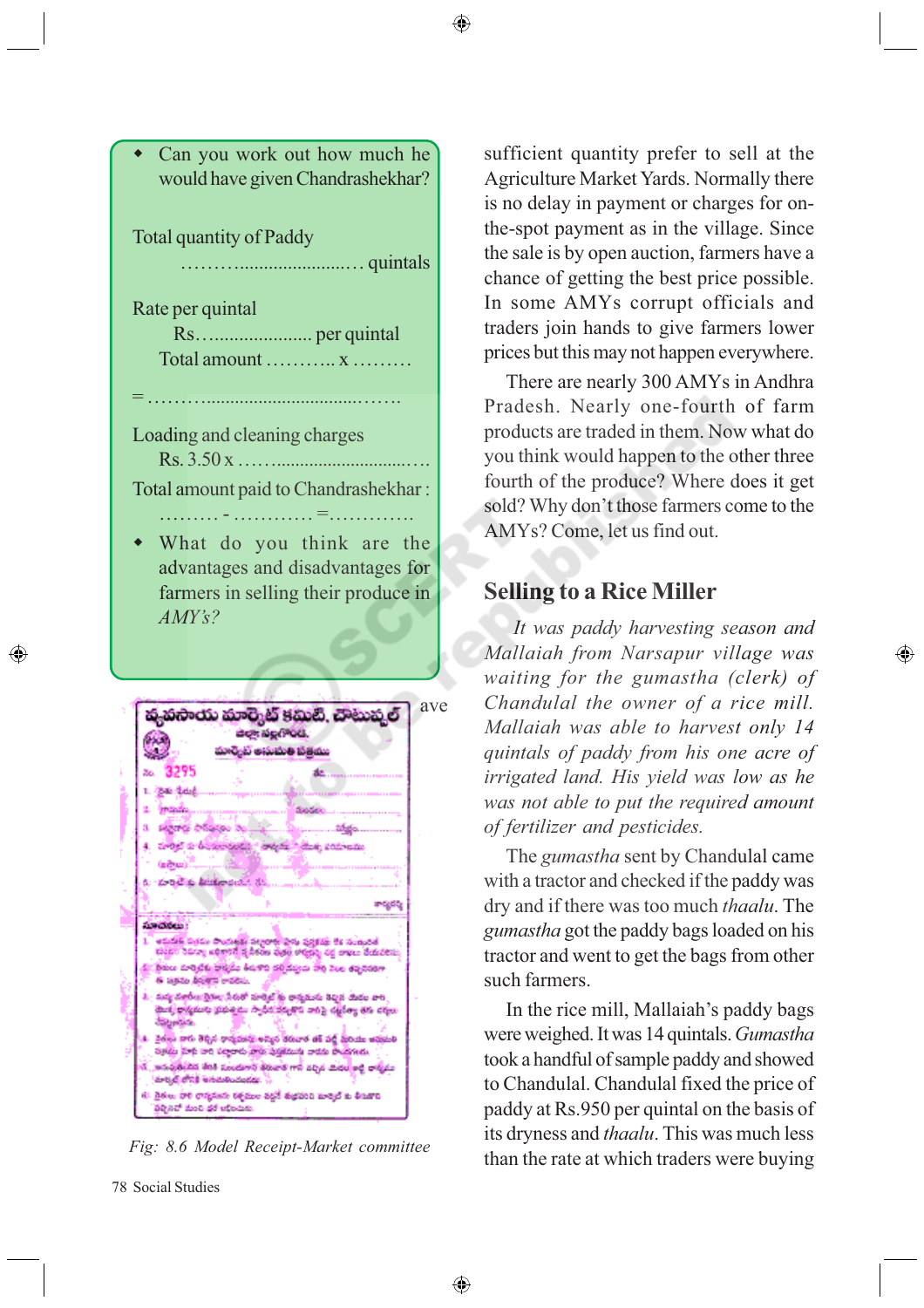in the Agriculture Market Yard – there it was around Rs.1100 per quintal. Mallaiah needed money urgently and he asked for immediate payment. For making on-thespot payment, Chandulal reduced Rs.1.50 for every hundred rupees (i.e. Rs.14.25 per quintal). This is the procedure every rice miller and paddy trader follows in Nellore.

**Let us calculate the income Mallaiah got from the sale of paddy.**

Weight of paddy  $= 14$  quintals

Price of paddy fixed by the rice miller = Rs.950 per quintal

Price of 14 quintals  $=$  Rs.950 x 14 = Rs.13,300

Deduction for immediate payment  $=$  Rs. 14.25 x 14 = Rs. 200

Total payment due  $=13,300 - 200 = \text{Rs}.13,100/$ 

◈

*(If Mallaiah could wait for 15 days, on-the-spot commission would not be deducted.)*

 Can you guess why Mallaiah was selling the paddy at a lower price to Chandulal? Discuss possible reasons in the class room before reading further.

Four months back Mallaiah borrowed Rs. 5000 from Chandulal for purchasing fertilizers and pesticides. Many small farmers borrowed money from Chandulal on similar terms. Hence they are forced to sell their produce to him at the rate fixed by him. So instead of paying Mallaiah the amount due to him Chandulal also deducted the amount *Fig: 8.7 Paddy being loaded to be*

Free Distribution by Govt. of A.P.

borrowed and the interest. Let us see how much Mallaiah finally got.

Amount of money borrowed by  $Mallaiah = Rs. 5000$ 

Interest for 4 months  $=$  Rs. 400

Total deductions

 $=$  Rs. 5400

Amount due for paddy

 $=$  Rs. 13,100 Total amount paid (Rs13,100 - 5400)  $=$  Rs. 7700

**(Note: All calculations are rounded to rupee)**

⊕



*taken to rice mill*

◈

Trade in Agriculture Produce 79

⊕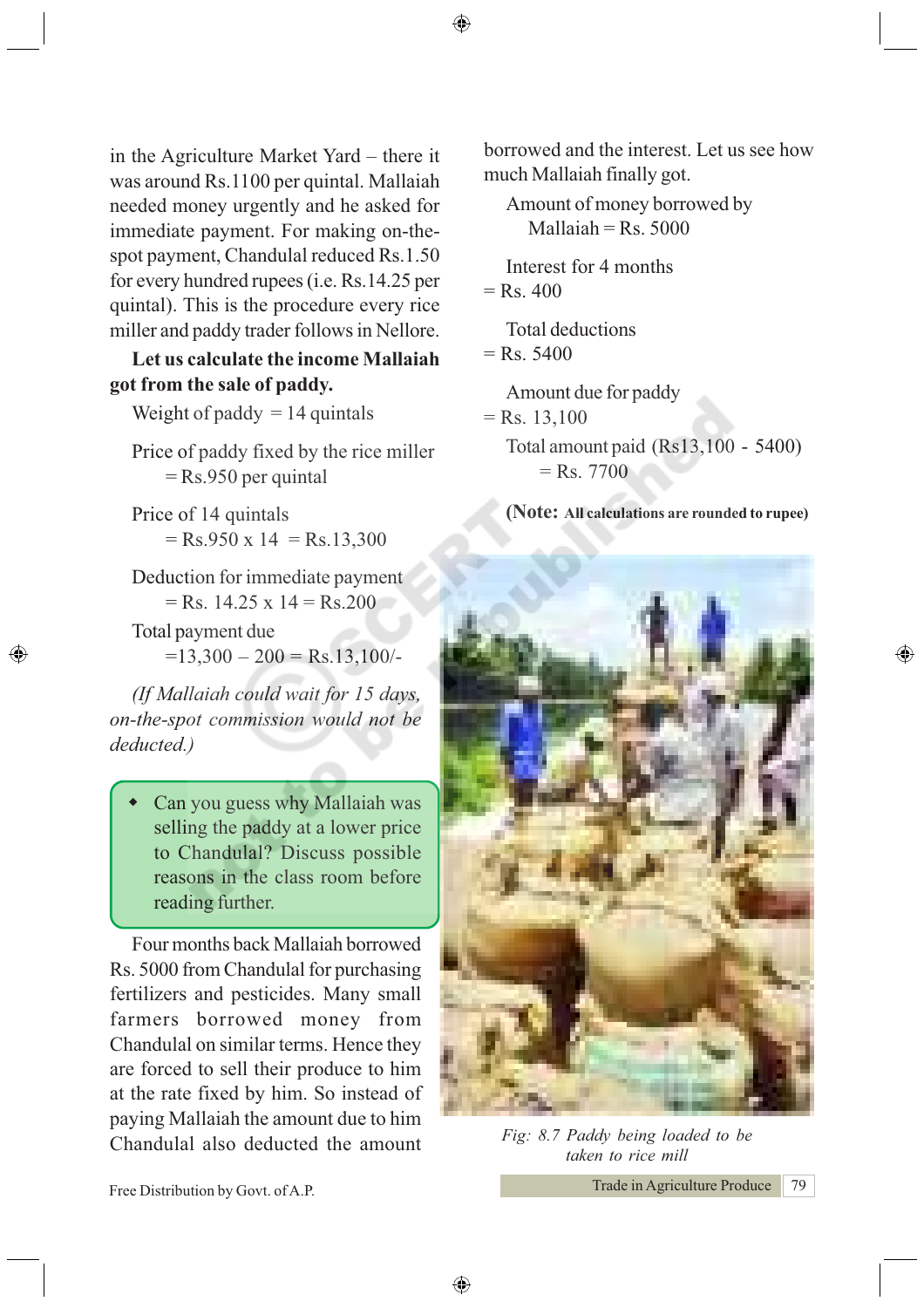Farmers like Mallaiah in Andhra Pradesh borrow from rice mill owners and other moneylenders or rich landlords and are forced to sell their produce to them at a lower rate. They may also be cheated in weighing and rating of the paddy. Rice mill owners by lending money to the farmers are not only assured of raw materials for their mills but also get it at a price fixed by them.

- How much would Mallaiah have got had he been able to sell his paddy in the Agriculture Market Yard?
- How much money did he loose because of selling to the miller?
- What difference would it have made had he been able to borrow money from a bank instead of the miller?
- How much more Mallaiah would have earned had he borrowed from a government bank?

Big farmers or landlords of Narsapur do lend money to small farmers and purchase paddy from them. They sell their own harvest and all that is procured from other farmers in AMYs, town-based wholesale paddy merchants or in rice mills. Farmers are indebted to landlords in many ways – they borrow money, seed, tractors, even water. As such they are bound to sell paddy to the landlords and accept whatever price they pay. Those who give loans to farmers also look at the harvest as the security for their loan and purchase the produce from the farmers by way of recovering the loans. However, in this way the farmers are not able to sell their produce at the highest

80 Social Studies

⊕

price possible and have to agree to lower prices for their goods.

 Compare and contrast the differences between landlord and rice mill owner in the way they procure paddy from Narsapur farmers.

#### **Selling through Brokers**

*Shanti is also another farmer residing in Narsapur. She began to manage her farm after her husband passed away. She is a member of the local self help group (SHG) from which she borrowed Rs.20,000 for cultivation purposes. Her harvest from her 1.5 acre fields during this season was 14 quintals. She weighed seven quintals and kept them aside for selling. The rest she kept for household consumption.*

◈

The next day a broker of a big rice mill in Nellore came to the village to buy paddy and approached the farmers. He saw Shanti's paddy and after much bargaining offered her Rs.1000 per quintal. When she weighed the bags it was 7 quintals but when the broker weighed the next day, he said it was only 6.5 quintal. She insisted on weighing it properly in the presence of other SHG members. This time it turned out to be 7 quintals! The broker took the paddy and promised to pay Shanti the money in 15 days. He came back two weeks later and paid her Rs. 6825. He had deducted Rs.25 per quintal as his brokerage or commission.

We met Shanti and posed some questions to her. "You have not borrowed from any trader. Why don't you sell in the AMY?"

◈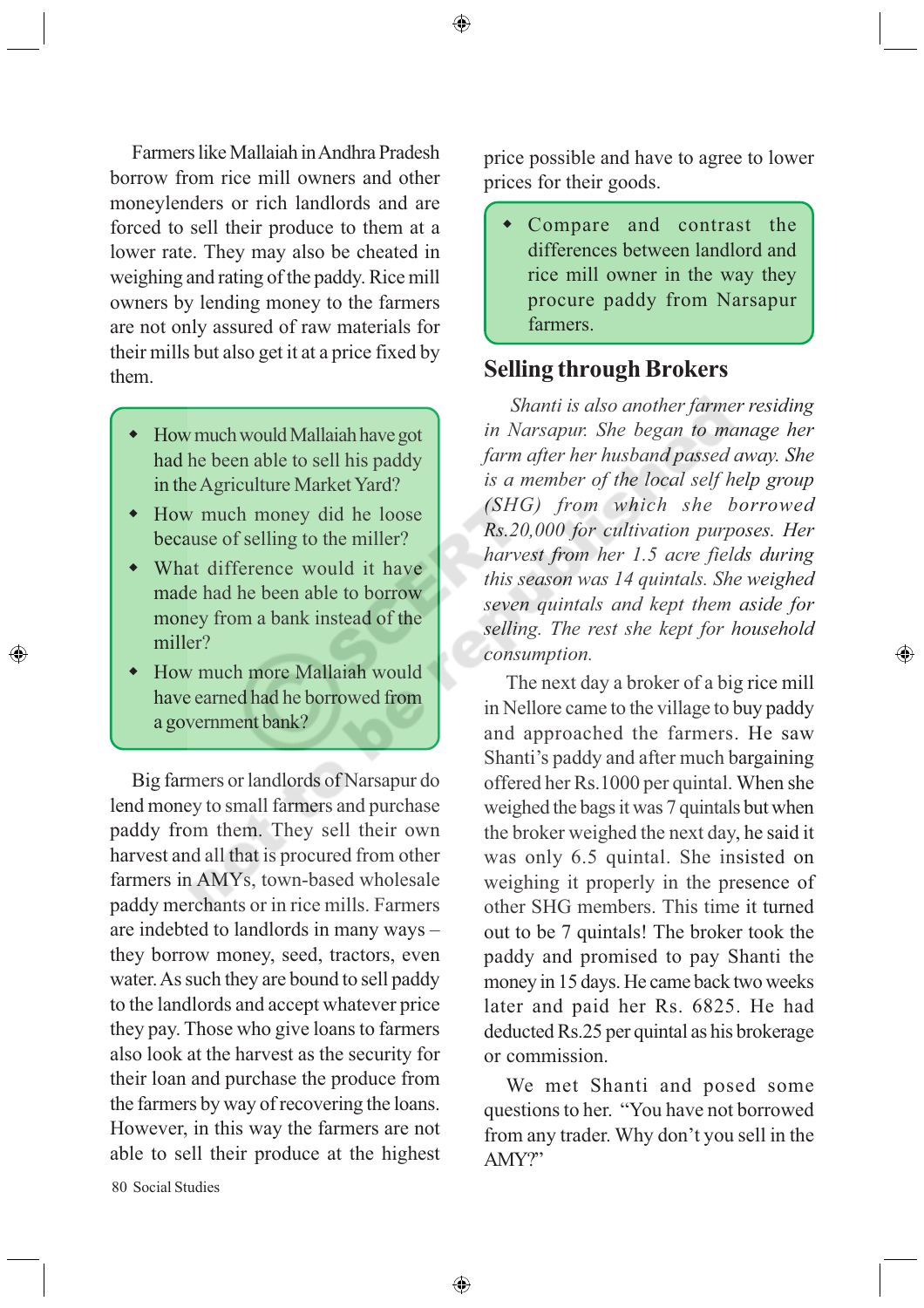"To go to Nellore I have to pay for tractor rent and for loading and unloading charges. The additional rate I get will not cover the transport cost. Also I or my son will have to spare one or two days of work on our farms. We have very little to sell. Only farmers with a lot of paddy go to Nellore," Shanti replied.

"Why don't you ask for a higher price as most farmers sell at Rs.1100-1150 in AMY and in rice mills?"

"These brokers don't pay such high prices. We are spared of the trouble of running around and manage to sell from home."

Brokers mediate between farmers and town-based big millers or wholesale paddy merchants. They procure paddy in small quantities from farmers like Shanti. They neither have any permanent shop nor godown for doing their business. They visit each farmer during harvest season, negotiate with them to buy paddy. They collect sufficient amount of paddy and inform the wholesale traders/ rice mill owners who then send money and vehicles for transportation. They charge commission from both the farmers and the millers. Some of them function as moneylenders to the farmers. In that case, they deduct the borrowed amount with interest charges as we saw in the case of Chandulal.

◈

 Mallaiah was able to get only about Rs.935 per quintal while Shanti was able to get about Rs.975 per quintal. Do you think is there any difference here? If so, how?

## **Trading paddy in Andhra Pradesh**

Paddy cultivated in Andhra Pradesh is mostly sold in the market and farmers keep only a small share for their own use. A considerable amount of paddy produced by small farmers like Shanti is used for their own consumption. Large farmers sell most of their produce in the markets.

Andhra Pradesh farmers sell nearly three-fourth of their harvests within the village and one-fourths in AMY. Big farmers sell in AMYs. These farmers own vehicles like tractors which reduce their transportation expenses.

In villages, many kinds of traders procure paddy - landlords, brokers and small rice mill owners. In most occasions, farmers like Mallaiah and Chandrashekhar with a few acres of land are bound to sell only to these traders as they borrow money from them.

⊕

### **Indebtedness and selling paddy**

We saw that small and medium farmers are increasingly having to borrow money in order to carry on agriculture, especially to purchase seeds, fertilizers, pesticides, irrigation facilities etc. Since it is difficult for them to obtain loan from regular banks they are forced to borrow from moneylenders, traders, millers etc. Once a farmer borrows from them, he or she has no option but to sell only to them at the price they quote. Paddy traders not only pay lower price but also under weigh in different ways. They also charge commissions of different kinds. Many of these farmers get delayed payments. Since these traders and landlords lend money in

Free Distribution by Govt. of A.P.

Trade in Agriculture Produce 81

◈